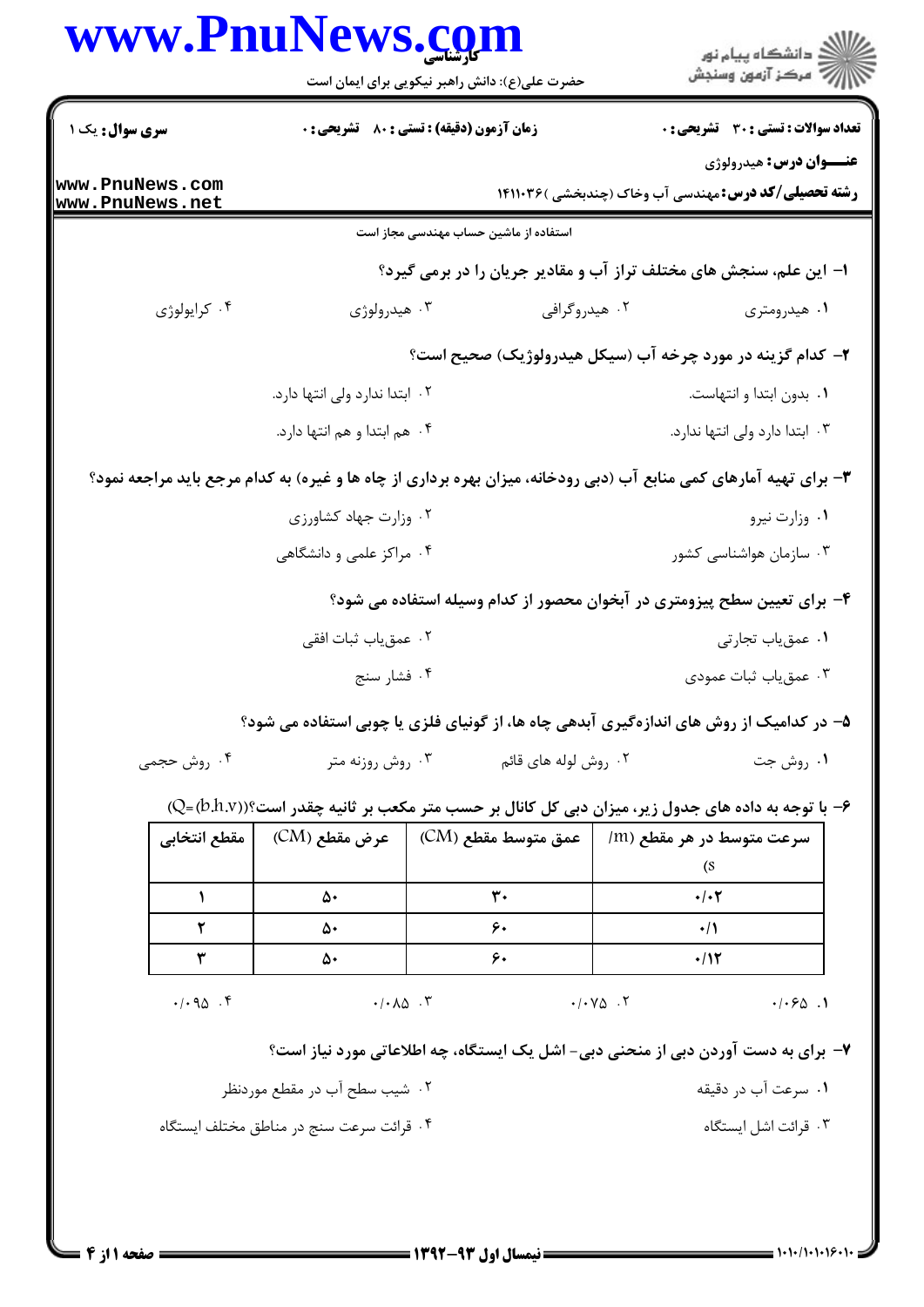|                                    | www.PnuNews.com<br>حضرت علی(ع): دانش راهبر نیکویی برای ایمان است                                                  |                                                                                                                                                                                                                                                                                                                                                               | ر<br>دانشڪاه پيام نور)<br>ا∛ مرڪز آزمون وسنڊش                                                                                                                                                                                                                                                                                                   |  |
|------------------------------------|-------------------------------------------------------------------------------------------------------------------|---------------------------------------------------------------------------------------------------------------------------------------------------------------------------------------------------------------------------------------------------------------------------------------------------------------------------------------------------------------|-------------------------------------------------------------------------------------------------------------------------------------------------------------------------------------------------------------------------------------------------------------------------------------------------------------------------------------------------|--|
| <b>سری سوال : ۱ یک</b>             | زمان آزمون (دقیقه) : تستی : 80 ٪ تشریحی : 0                                                                       |                                                                                                                                                                                                                                                                                                                                                               | <b>تعداد سوالات : تستی : 30 ٪ تشریحی : 0</b>                                                                                                                                                                                                                                                                                                    |  |
| www.PnuNews.com<br>www.PnuNews.net |                                                                                                                   |                                                                                                                                                                                                                                                                                                                                                               | <b>عنــوان درس:</b> هيدرولوژي<br><b>رشته تحصیلی/کد درس:</b> مهندسی آب وخاک (چندبخشی )۱۴۱۱۰۳۶                                                                                                                                                                                                                                                    |  |
|                                    | ۸− کدامیک از موارد زیر از خصوصیات مواد شیمیایی مورد استفاده به عنوان ردیاب <u>نمی</u> باشد؟                       |                                                                                                                                                                                                                                                                                                                                                               |                                                                                                                                                                                                                                                                                                                                                 |  |
|                                    | ۰۲ از نظر زیست محیطی آلودگی ایجاد نکنند.                                                                          |                                                                                                                                                                                                                                                                                                                                                               | ۰۱ در دسترس و ارزان باشند.                                                                                                                                                                                                                                                                                                                      |  |
|                                    | ۰۴ توسط گیاهان آبزی جذب شوند.                                                                                     |                                                                                                                                                                                                                                                                                                                                                               | ۰۳ در مقدار کم قابل شناسایی و اندازه گیری باشند.                                                                                                                                                                                                                                                                                                |  |
|                                    | ۹- اساس کار این سازه برای اندازه گیری دبی مبتنی بر تنگ کردن بستر کانال و افزایش سرعت آب تا حد سرعت بحرانی می      |                                                                                                                                                                                                                                                                                                                                                               | باشد؟                                                                                                                                                                                                                                                                                                                                           |  |
| ۰۴ پارشال فلوم                     | . ۳ مولینه                                                                                                        | ۰۲ روزنه                                                                                                                                                                                                                                                                                                                                                      | ۰۱ سرریز                                                                                                                                                                                                                                                                                                                                        |  |
|                                    | ∙ا− در کدام روش محاسبه میانگین بارش در حوزه، از داده های ایستگاه های خارج از حوزه نیز می توان استفاده نمود؟       |                                                                                                                                                                                                                                                                                                                                                               |                                                                                                                                                                                                                                                                                                                                                 |  |
| ۰۴ روش خطوط همباران                | ۰۳ روش متوسط هندسی                                                                                                | ۰۲ روش متوسط حسابی                                                                                                                                                                                                                                                                                                                                            | ۰۱ روش تیسن                                                                                                                                                                                                                                                                                                                                     |  |
|                                    |                                                                                                                   |                                                                                                                                                                                                                                                                                                                                                               | ۰۱۱ - اگر میزان بارندگی(P) از میزان تبخیر و تعرق پتانسیل(ETpc) بیشتر باشد. بنابر این:                                                                                                                                                                                                                                                           |  |
| $P=Et$ r $\cdot$                   | $ETr > P$ .                                                                                                       | $ETr = E Tpc$ . $\theta$                                                                                                                                                                                                                                                                                                                                      | $P > ETr > ETopc$ .                                                                                                                                                                                                                                                                                                                             |  |
|                                    | ۱۲- در رابطه سازمان حفاظت خاک(SCS) رابطه میان شماره منحنی (CN) و عامل مربوط به نگهداشت آ ب(S) کدام است؟           |                                                                                                                                                                                                                                                                                                                                                               |                                                                                                                                                                                                                                                                                                                                                 |  |
| ۰۴ معکوس                           | ۰۳ لگاريتمي                                                                                                       | ۰۲ توانی                                                                                                                                                                                                                                                                                                                                                      | ۰۱ مستقیم                                                                                                                                                                                                                                                                                                                                       |  |
|                                    | ۱۳- اگر در حوزه آبخیزی با مساحت ۱۰۰ هکتار و ضریب رواناب ۰/۵ بارانی به شدت۷/۲ سانتی متر بر ساعت به وجود آمده باشد؛ | حداکثر دبی رواناب را بر حسب متر مکعب بر ثانیه محاسبه نمایید؟                                                                                                                                                                                                                                                                                                  |                                                                                                                                                                                                                                                                                                                                                 |  |
|                                    | 1.7                                                                                                               | $\Delta$ + $\Delta$ + $\Delta$ + $\Delta$ + $\Delta$ + $\Delta$ + $\Delta$ + $\Delta$ + $\Delta$ + $\Delta$ + $\Delta$ + $\Delta$ + $\Delta$ + $\Delta$ + $\Delta$ + $\Delta$ + $\Delta$ + $\Delta$ + $\Delta$ + $\Delta$ + $\Delta$ + $\Delta$ + $\Delta$ + $\Delta$ + $\Delta$ + $\Delta$ + $\Delta$ + $\Delta$ + $\Delta$ + $\Delta$ + $\Delta$ + $\Delta$ | 49.1                                                                                                                                                                                                                                                                                                                                            |  |
|                                    | ۱۴– هیدروگراف واحد، هیدروگرافی است که ارتفاع حاصله از آن به اندازه باشد.                                          |                                                                                                                                                                                                                                                                                                                                                               |                                                                                                                                                                                                                                                                                                                                                 |  |
|                                    | ۰۲ رواناب ــ یک سانتیمتر                                                                                          |                                                                                                                                                                                                                                                                                                                                                               | ٠١. رواناب ــ ده اينچ                                                                                                                                                                                                                                                                                                                           |  |
|                                    | ۰۴ بارندگی ـ یک سانتیمتر                                                                                          |                                                                                                                                                                                                                                                                                                                                                               | ۰۳ بارندگی ـ ده اينچ                                                                                                                                                                                                                                                                                                                            |  |
|                                    |                                                                                                                   |                                                                                                                                                                                                                                                                                                                                                               | برای اندازه گیری کدام عامل به کار می رود؟ $f_{\;\,c}+\!\!\!\!f_{\;\,c}+\!\!\!\!f_{\;\,c}+\!\!\!\!f_{\;\,c}+\!\!\!\!f_{\;\,c}$ ابطه $^{-1}$                                                                                                                                                                                                      |  |
|                                    | ۰۲ نفوذ                                                                                                           |                                                                                                                                                                                                                                                                                                                                                               | ۰۱ رواناب                                                                                                                                                                                                                                                                                                                                       |  |
|                                    | ۰۴ ضریب هدایت هیدرولیکی                                                                                           |                                                                                                                                                                                                                                                                                                                                                               | ۰۳ تخلخل                                                                                                                                                                                                                                                                                                                                        |  |
|                                    | ۱۶- اگر نگهداشت ویژه و آبدهی ویژه یک نمونه رسوب به ترتیب ۰/۲ و ۰/۴ باشد؛ تخلخل کل آن چند درصد است؟                |                                                                                                                                                                                                                                                                                                                                                               |                                                                                                                                                                                                                                                                                                                                                 |  |
|                                    |                                                                                                                   |                                                                                                                                                                                                                                                                                                                                                               | $\lambda$ . F $\qquad \qquad$ $\qquad$ $\qquad$ $\qquad$ $\qquad$ $\qquad$ $\qquad$ $\qquad$ $\qquad$ $\qquad$ $\qquad$ $\qquad$ $\qquad$ $\qquad$ $\qquad$ $\qquad$ $\qquad$ $\qquad$ $\qquad$ $\qquad$ $\qquad$ $\qquad$ $\qquad$ $\qquad$ $\qquad$ $\qquad$ $\qquad$ $\qquad$ $\qquad$ $\qquad$ $\qquad$ $\qquad$ $\qquad$ $\qquad$ $\qquad$ |  |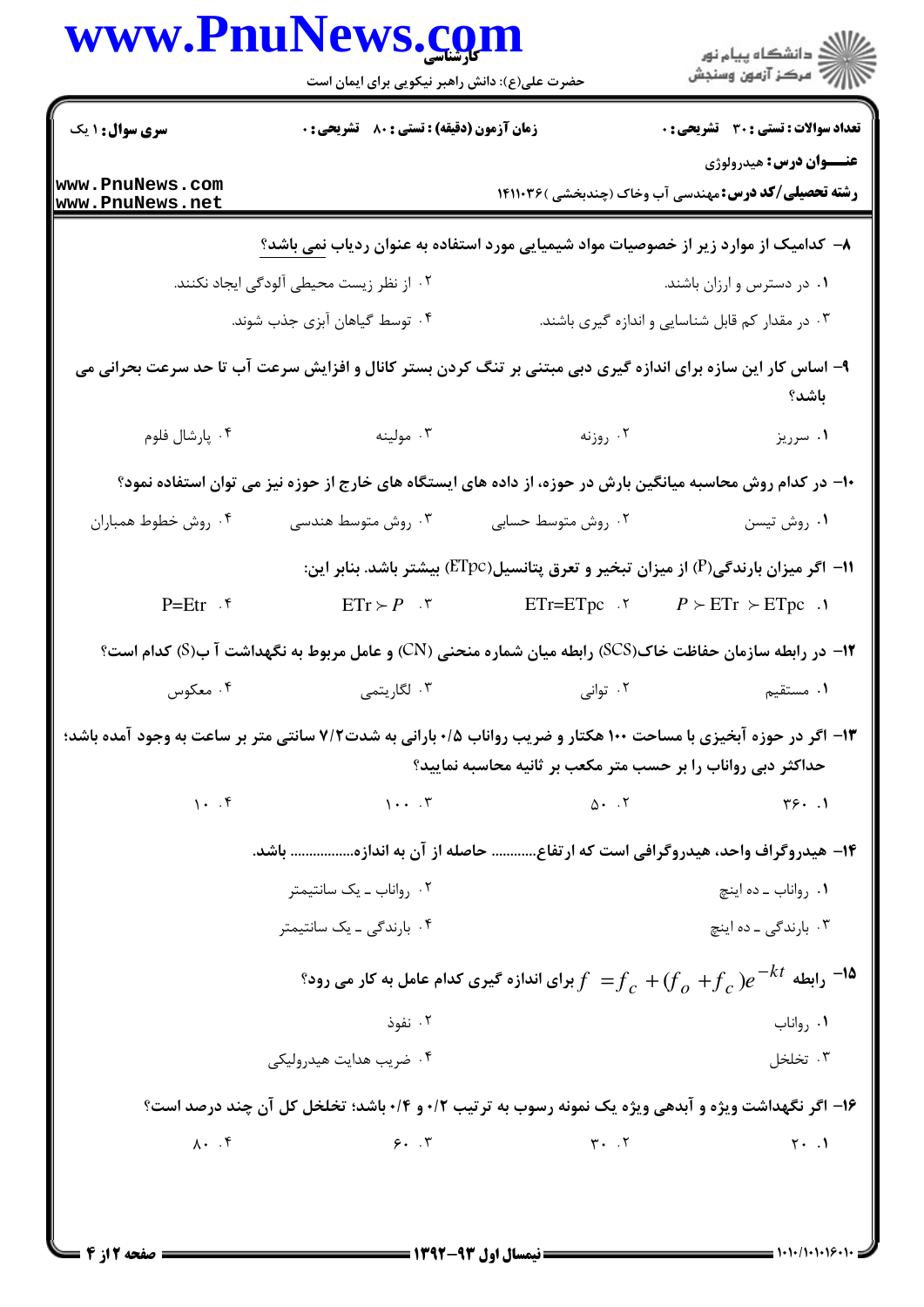## $D_{211}$ N $_{217}$  $\overline{\phantom{a}}$

| <b>سری سوال : ۱ یک</b>                   | <b>زمان آزمون (دقیقه) : تستی : 80 ٪ تشریحی : 0</b> |                                                                                                     | تعداد سوالات : تستى : 30 - تشريحي : 0                                                         |
|------------------------------------------|----------------------------------------------------|-----------------------------------------------------------------------------------------------------|-----------------------------------------------------------------------------------------------|
| www.PnuNews.com<br>www.PnuNews.net       |                                                    |                                                                                                     | <b>عنـــوان درس:</b> هيدرولوژي<br><b>رشته تحصیلی/کد درس:</b> مهندسی آب وخاک (چندبخشی )۱۴۱۱۰۳۶ |
|                                          |                                                    | ۱۷- سازندهای رسی جزء کدامیک از لایه های سنگی محسوب می گردند؟                                        |                                                                                               |
| ۰۴ لایه های آبدار                        | ۰۳ لایه های آبگریز                                 | ۰۲ لايه هاي کم تراوا                                                                                | ۰۱ لايه هاي ناتراوا                                                                           |
|                                          |                                                    | ۱۸− کدام گزینه بیانگر قابلیت عبور آب از کل ضخامت لایه آبدار می باشد؟                                |                                                                                               |
| $I \cdot$ ۴                              | $K \cdot r$                                        | $S \cdot Y$                                                                                         | T.1                                                                                           |
|                                          | خطوط پتانسیل مشخص می شود.                          |                                                                                                     | ۱۹–  جهت جریان آب زیرزمینی همواره از                                                          |
| ۰۲ پتانسیل زیاد به پتانسیل کم و موازی با |                                                    | ۰۱ پتانسیل کم به پتانسیل زیاد و عمود بر                                                             |                                                                                               |
|                                          | ۰۴ پتانسیل کم به پتانسیل زیاد و موازی با           |                                                                                                     | ۰۳ پتانسیل زیاد به پتانسیل کم و عمود بر                                                       |
|                                          |                                                    | ۲۰- کدامیک از عوامل موثر بر لغزش، جزء عوامل ریخت شناسی محسوب می گردد؟                               |                                                                                               |
|                                          | ۰۲ بالاآمدگی لایه ها و سازندها                     |                                                                                                     | ۰۱ لايه و مواد هوازده                                                                         |
|                                          | ۰۴ ناپیوستگی موجود در لایه ها                      |                                                                                                     | ۰۳ زهکشی                                                                                      |
|                                          |                                                    | <b>۲۱</b> - پدیده فرونشست زمین تحت تاثیر کدام عامل ایجاد می شود؟                                    |                                                                                               |
|                                          | ٠٢ آبياري نامناسب                                  |                                                                                                     | ۰۱ زهکشی نامناسب                                                                              |
|                                          | ۰۴ کشت نامناسب                                     |                                                                                                     | ۰۳ تخلیه بی رویه آب زیرزمینی                                                                  |
|                                          |                                                    | ۲۲- نفوذپذیری ثانویه شامل کدامیک از فرآیندهای زیر نمی باشد؟                                         |                                                                                               |
| ۰۴ درز و شکاف                            | ۰۳ تشکیل آهک                                       | ۰۲ عوامل تکتونیکی                                                                                   | ٠١ فرسايش                                                                                     |
|                                          |                                                    | ۲۳– کدامیک از گزینه های زیر از پدیده های آندوکارست می باشد؟                                         |                                                                                               |
| ۰۴ دولین                                 | ۰۳ پولژه                                           | ۰۲ پلانشه                                                                                           | ۰۱ لاپيه                                                                                      |
|                                          |                                                    | ۲۴– کدام گزینه از نسبت دبی حداکثر به حداقل چشمه های کارستی به دست می آید؟                           |                                                                                               |
| ۰۴ ضریب حداکثر آبدهی                     | ۰۳ ضریب غیرهم شکل                                  | ۰۲ ضریب حداقل آبدهی                                                                                 | ٠١ حجم تخليه                                                                                  |
|                                          |                                                    |                                                                                                     | ۲۵– مهمترین عامل موثر در محاسبه بیلان کدام است؟                                               |
| ۰۴ جریان آب سطحی                         | ۰۳ ریزش های جوی                                    | ۰۲ تبخير و تعرق                                                                                     | ۰۱ جریان آب زیرمینی                                                                           |
|                                          |                                                    | ۲۶- در هیدرولوژی هر مشخصه کمی یا کیفی در سیستم که نسبت به زمان ثابت باقی می ماند، چه نامیده می شود؟ |                                                                                               |
| ۰۴ پارامتر                               | ۰۳ خروجی                                           | ۰۲ ورودی                                                                                            | ۰۱ متغیر                                                                                      |